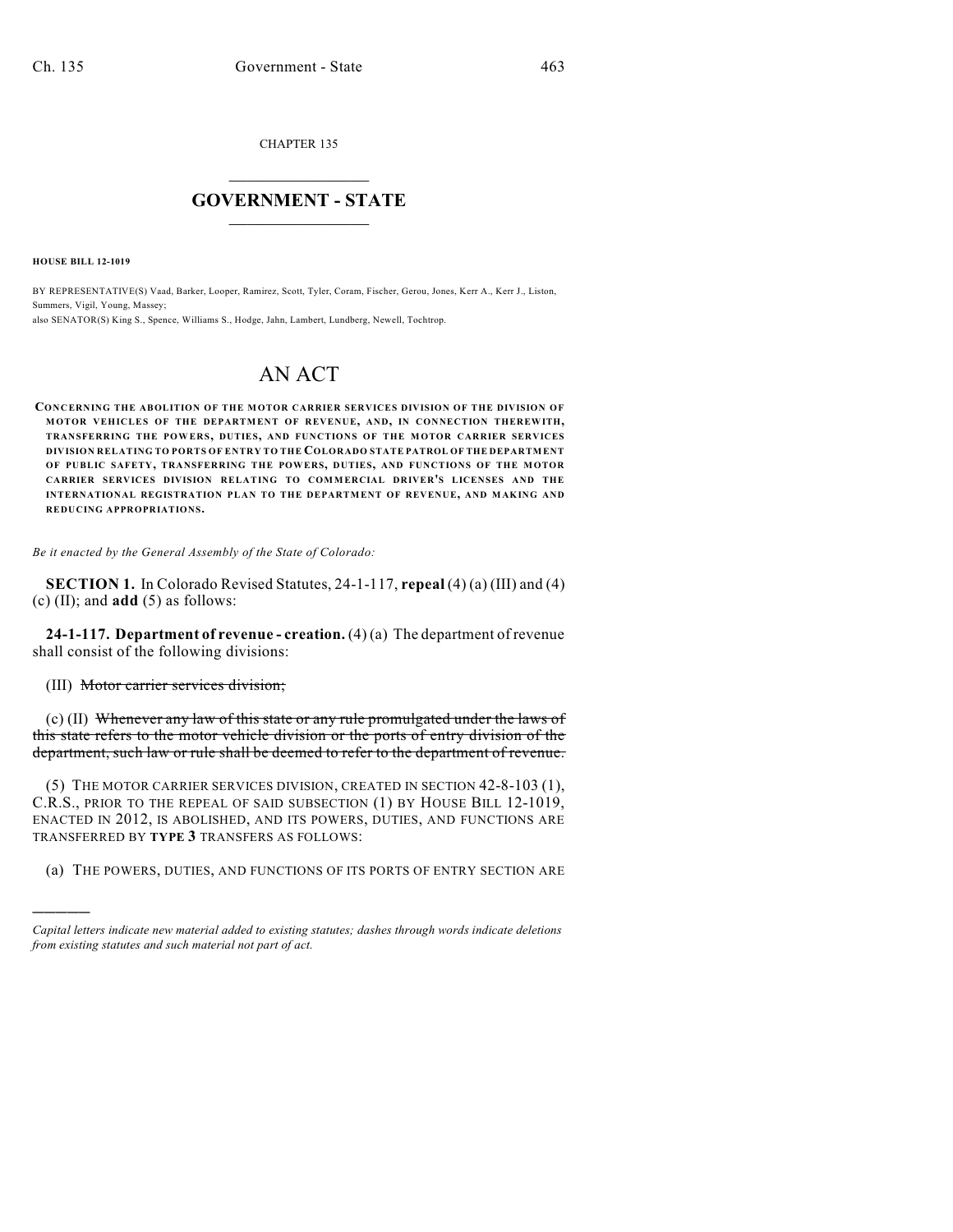TRANSFERRED TO THE DEPARTMENT OF PUBLIC SAFETY AND ALLOCATED TO THE COLORADO STATE PATROL.

(b) ITS POWERS, DUTIES, AND FUNCTIONS RELATING TO COMMERCIAL DRIVER'S LICENSES AND THE INTERNATIONAL REGISTRATION PLAN ARE TRANSFERRED TO THE DEPARTMENT OF REVENUE.

**SECTION 2.** In Colorado Revised Statutes, 24-1-128.6, **amend** (2) (a) as follows:

**24-1-128.6. Department of public safety - creation - repeal.** (2) The department of public safety shall consist of the following divisions:

(a) Colorado state patrol, the head of which shall be the chief of the Colorado state patrol. The Colorado state patrol and the office of chief thereof, created by part 2 of article 33.5 of this title, and their powers, duties, and functions are transferred by a **type 2** transfer to the department of public safety. The powers, duties, and functions of the state department of highways relating to the Colorado state patrol are transferred by a **type 2** transfer to the department of public safety and allocated to the Colorado state patrol. THE POWERS, DUTIES, AND FUNCTIONS OF THE PORTS OF ENTRY SECTION OF THE MOTOR CARRIER SERVICES DIVISION OF THE DIVISION OF MOTOR VEHICLES OF THE DEPARTMENT OF REVENUE, WHICH MOTOR CARRIER SERVICES DIVISION IS ABOLISHED PURSUANT TO SECTION 24-1-117 (5), ENACTED BY HOUSE BILL 12-1019, ENACTED IN 2012, ARE TRANSFERRED BY A **TYPE 3** TRANSFER TO THE DEPARTMENT OF PUBLIC SAFETY AND ALLOCATED TO THE COLORADO STATE PATROL.

**SECTION 3.** In Colorado Revised Statutes, **repeal** 24-33.5-111 as follows:

**24-33.5-111. Motor carrier safety assistance - study.** (1) On August 15, 2010, the motor carrier safety inspection program of the ports of entry section in the department of revenue is hereby transferred to the department of public safety and allocated to the Colorado state patrol.

(2) The department of public safety, in collaboration with the department of transportation and the department of revenue, shall issue a request for proposal for a performance study to be conducted by an independent private vendor, subject to available appropriations. The departments shall work cooperatively to determine the scope of the study and the independent private vendor shall request and consider input from potentially impacted parties during the course of the study. The study shall include, but not be limited to, an examination of the ports of entry operations, infrastructure, management, potential cost savings or efficiencies, as well as how the port of entry section may maximize resources and technology. The study shall also determine which principal department is most appropriate for operating the ports of entry section in a cost-effective manner. The independent private vendor shall complete the performance review and report its findings to the transportation committees of the senate and the house of representatives no later than June 1, 2011.

**SECTION 4.** In Colorado Revised Statutes, 24-33.5-203, **amend** (2) as follows:

**24-33.5-203. Duties of executive director and patrol.** (2) The Colorado state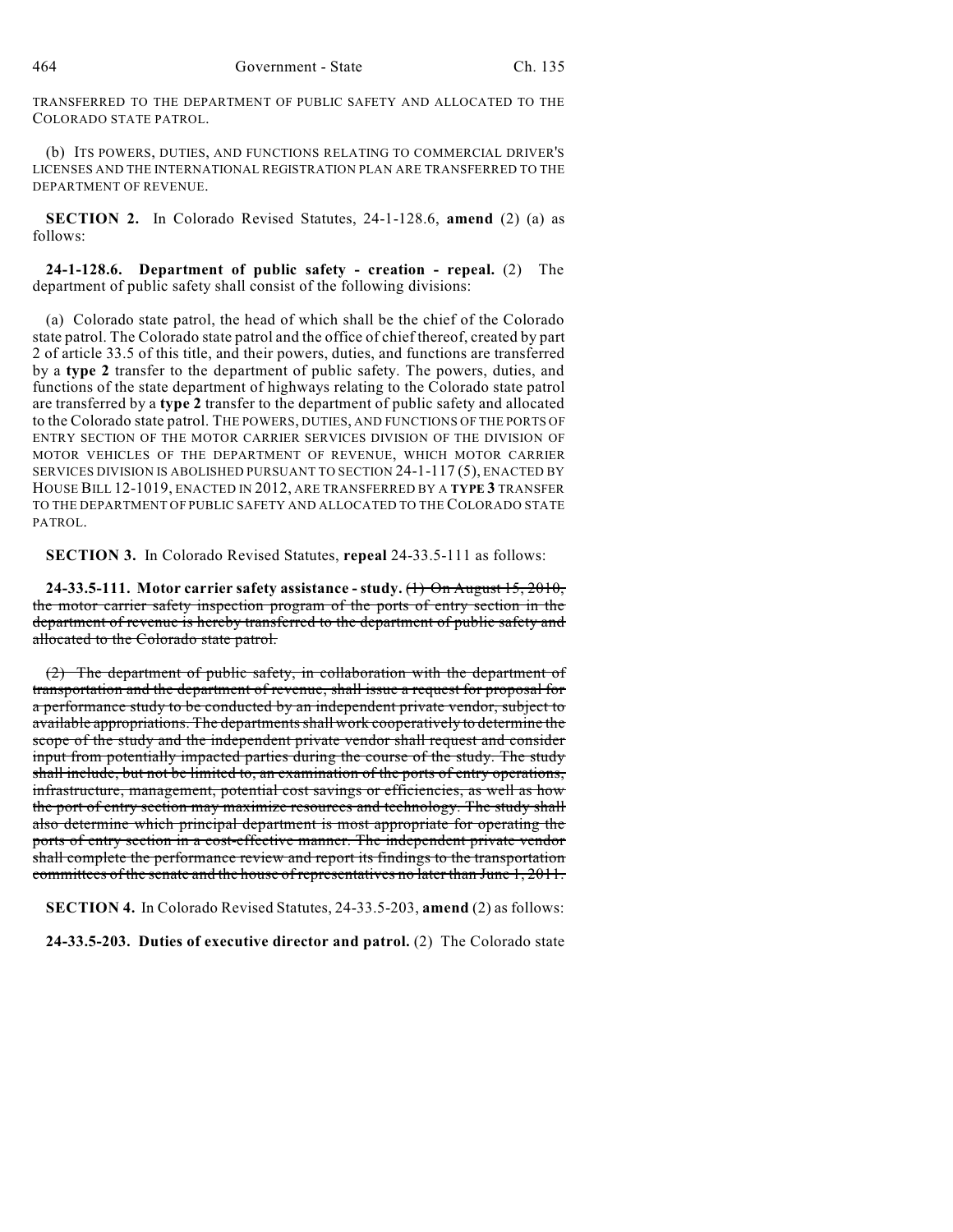#### Ch. 135 Government - State 465

patrol shall enforce or aid in enforcing all state laws pertaining to motor and all other vehicles, their equipment, weight, cargoes, and licenses, vehicle operators, and other operationsincluding checking for brand inspection certificates or official bills of sale or acceptable trucking waybills on livestock or agricultural products upon the highways of Colorado and for the use thereof. The Colorado state patrol shall also aid in the enforcement of the collection of all motor and other vehicle taxes and license fees, motor fuel taxes, and highway compensation taxes (with respect to the transportation of persons and property over public highways) as provided by law and shall otherwise promote safety, protect human life, and preserve the highways of this state by the courteous and strict enforcement of laws of this state which relate to highways and traffic upon such highways, notwithstanding any provisions of law charging any other department or agency in the state with the enforcement of such laws. THECOLORADO STATE PATROL SHALL ALSO ESTABLISH AND OPERATE PORT OF ENTRY WEIGH STATIONS PURSUANT TO ARTICLE 8 OF TITLE 42, C.R.S. The Colorado state patrol shall also aid in the enforcement of other laws of this state as specifically authorized by the provisions of this part 2.

**SECTION 5.** In Colorado Revised Statutes, 24-60-2502, **amend** section 1 of article 12 as follows:

**24-60-2502. Execution of agreement.** The general assembly hereby approves and the governor is authorized to enter into an agreement on behalf of this state with any other state or states legally joining therein in the form substantially as follows:

#### ARTICLE 12 Funding

SECTION 1. Funds for the administration of this agreement, including participation in the cooperating committee and the actual expenses of the designated representatives, SHALL BE PROVIDED FROM THE FUNDS AVAILABLE TO THE COLORADO STATE PATROL FOR OPERATING EXPENSES AND MOTOR CARRIER SAFETY AND ASSISTANCE PROGRAM GRANTS AND shall be budgeted or expensed TO THE COLORADO STATE PATROL IN FURTHERANCE OF THE ADMINISTRATION OF THIS AGREEMENT as determined appropriate.

**SECTION 6.** In Colorado Revised Statutes, 40-7-116, **amend** (1) (a) as follows:

**40-7-116. Enforcement of civil penalties against carriers.** (1) (a) Investigative personnel of the commission, and personnel of the ports of entry and the Colorado state patrol OFFICERS, AND PORT OF ENTRY OFFICERS AS DEFINED IN SECTION 42-8-102 (3), C.R.S., have the authority to issue civil penalty assessments for the violations enumerated in sections 40-7-112 and 40-7-113. When a person is cited for the violation, the person operating the motor vehicle involved shall be given notice of the violation in the form of a civil penalty assessment notice.

**SECTION 7.** In Colorado Revised Statutes, 40-10.1-102, **amend** (2) as follows:

**40-10.1-102. Powers of commission.** (2) The Colorado state patrol and the ports of entry section of the department of revenue have HAS the power to monitor and enforce compliance with the certificate and permit requirements of this article and article 10.5 of this title.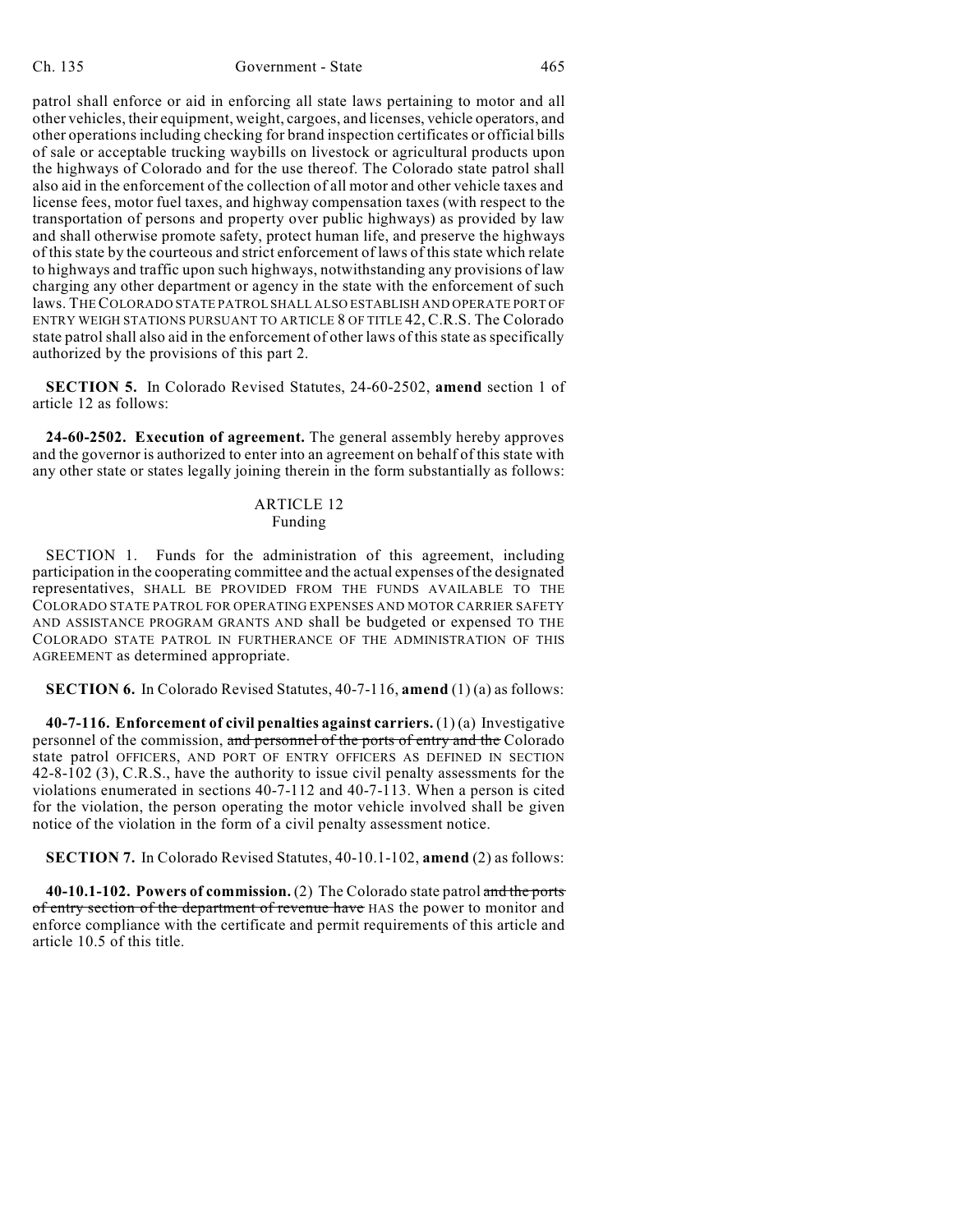**SECTION 8.** In Colorado Revised Statutes, 40-10.1-502, **amend** (5) (a) and (5) (b) (III) as follows:

**40-10.1-502. Permit requirements - issuance by ports of entry.** (5) (a) The motor carrier services division in the department of revenue COLORADO STATE PATROL may issue, through a port of entry weigh station created pursuant to article 8 of title 42, C.R.S., a temporary household goods mover permit. The temporary permit is valid for fifteen consecutive days and is not renewable. A mover or its successor who has been issued a temporary permit is not eligible for a subsequent temporary permit.

(b) A temporary permit shall not be approved until the applicant:

(III) Pays the fees required by section  $40-10.1-111$  (1) (e) and (1) (f). The motor carrier services division in the department of revenue COLORADO STATE PATROL shall transmit the fees to the state treasurer, who shall credit them to the public utilities commission motor carrier fund pursuant to section 40-10.1-111 (4).

**SECTION 9.** In Colorado Revised Statutes, 42-4-235, **amend** (2) (a), (2) (d) (I), (3), (4), and (5); and **repeal** (1) (b) as follows:

**42-4-235. Minimum standards for commercial vehicles - rules - repeal.** (1) As used in this section, unless the context otherwise requires:

## (b) "Department" means the department of public safety.

(2) (a) No person shall operate a commercial vehicle, as defined in subsection (1) of this section, on any public highway of this state unless such vehicle is in compliance with the rules adopted by the department CHIEF OF THE COLORADO STATE PATROL pursuant to subsection (4) of this section. Any person who violates such THE rules, including ANY intrastate motor carriers CARRIER, shall be subject to the civil penalties authorized pursuant to 49 CFR part 386, subpart G, as such subpart existed on October 1, 2001. Persons who utilize an independent contractor shall not be liable for penalties imposed on the independent contractor for equipment, acts, and omissions within the independent contractor's control or supervision. All civil penalties collected pursuant to this article by a state agency or by a court shall be transmitted to the state treasurer, who shall credit the same THEM to the highway users tax fund created in section 43-4-201, C.R.S., for allocation and expenditure as specified in section 43-4-205 (5.5) (a), C.R.S.

(d) (I) Upon notice from the department of public safety COLORADO STATE PATROL, the department shall, pursuant to section 42-3-120, cancel the registration of a motor carrier who fails to pay in full a civil penalty imposed pursuant to this subsection (2) within thirty days after notification of the penalty.

(3) Any motor carrier operating a commercial vehicle within Colorado must declare knowledge of the rules and regulations adopted by the department CHIEF OF THE COLORADO STATE PATROL pursuant to subsection (4) of this section. Such THE declaration of knowledge shall be in writing on a form provided by the department. Such COLORADO STATE PATROL. THE form must be signed and returned by a motor carrier according to regulations RULES adopted by the department CHIEF.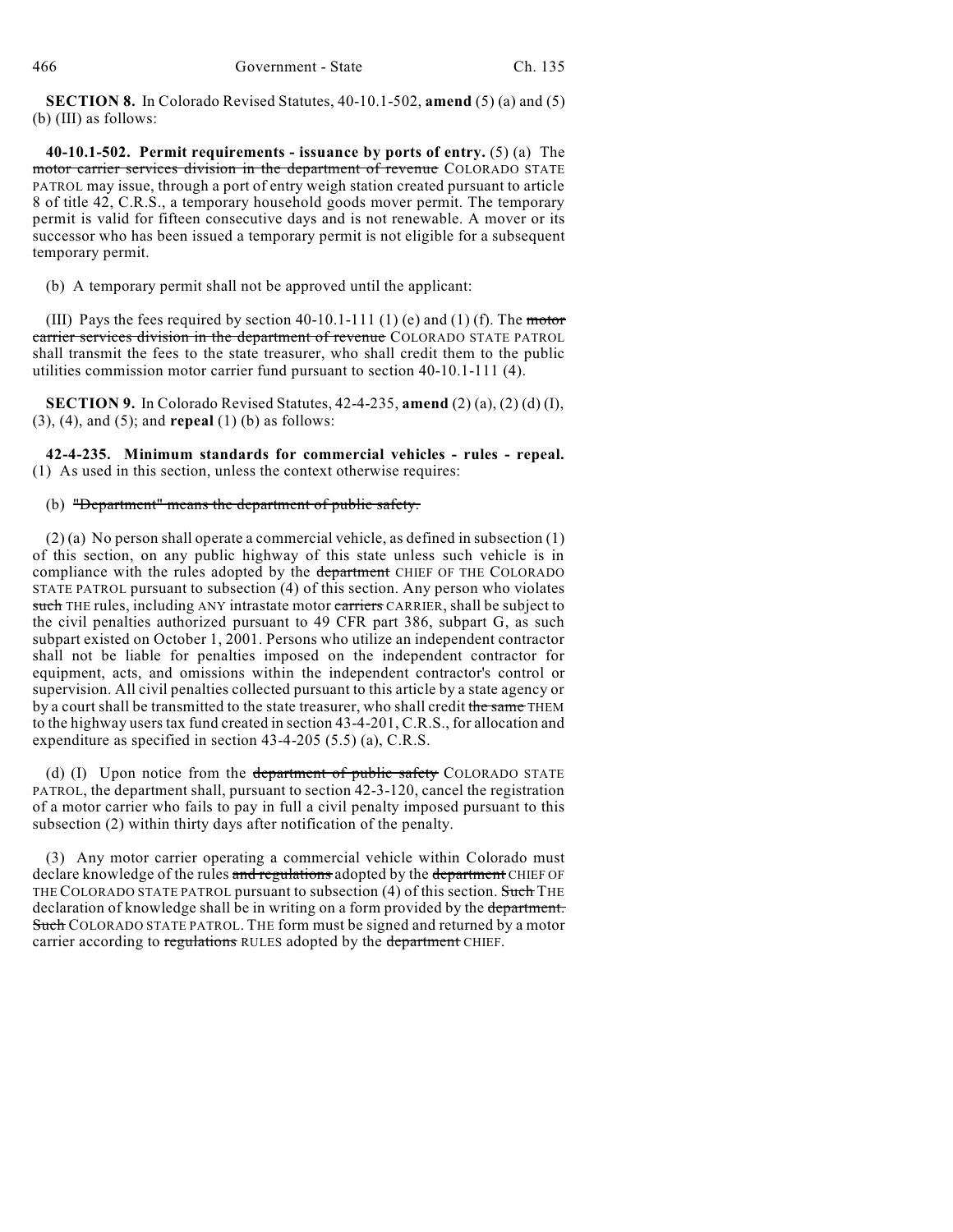#### Ch. 135 Government - State 467

(4) (a) The department CHIEF OF THE COLORADO STATE PATROL shall adopt rules

for the operation of all commercial vehicles. In adopting such THE rules, the department CHIEF shall use as general guidelines the standards contained in the current rules and regulations of the United States department of transportation relating to safety regulations, qualifications of drivers, driving of motor vehicles, parts and accessories, notification and reporting of accidents, hours of service of drivers, inspection, repair and maintenance of motor vehicles, financial responsibility, insurance, and employee safety and health standards; except that rules regarding financial responsibility and insurance do not apply to a commercial vehicle as defined in subsection (1) of this section that is also subject to regulation by the public utilities commission under article 10.1 of title 40, C.R.S. On and after September 1, 2003, all commercial vehicle safety inspections conducted to determine compliance with rules promulgated by the department CHIEF pursuant to this paragraph (a) shall be performed by an enforcement official, as defined in section 42-20-103 (2), who has been certified by the commercial vehicle safety alliance, or any successor organization thereto, to perform level I inspections.

(b) The Colorado public utilities commission may enforce safety rules of the department CHIEF OF THE COLORADO STATE PATROL governing commercial vehicles described in subparagraphs (I) and (II) of paragraph (a) of subsection (1) of this section pursuant to its HIS OR HER authority to regulate motor carriers as defined in section 40-10.1-101, C.R.S., including the issuance of civil penalties for violations of the rules as provided in section 40-7-113, C.R.S.

(5) Any person who violates a rule or regulation promulgated by the department CHIEF OF THE COLORADO STATE PATROL pursuant to this section or fails to comply with subsection (3) of this section commits a class 2 misdemeanor traffic offense.

**SECTION 10.** In Colorado Revised Statutes, 42-4-510, **amend** (1) (a), (3), (5),  $(8)$  (b),  $(11)$  (a) introductory portion, and  $(12)$  (c) as follows:

**42-4-510. Permits for excess size and weight and for manufactured homes - rules** - **repeal.** (1)(a) The department of transportation, the motor carrier services division of the department of revenue, or the Colorado state patrol with respect to highways under its jurisdiction, or any local authority with respect to highways under its jurisdiction may, upon application in writing and good cause being shown therefor, issue a single trip, a special, or an annual permit in writing authorizing the applicant to operate or move a vehicle or combination of vehicles of a size or weight of vehicle or load exceeding the maximum specified in this article or otherwise not in conformity with the provisions of this article upon any highway under the jurisdiction of the party granting such permit and for the maintenance of which said party is responsible; except that permits for the movement of any manufactured home shall be issued as provided in subsection (2) of this section.

(3) The department of transportation, the motor carrier services division of the department of revenue, or the Colorado state patrol, or any local authority is authorized to issue or withhold a permit, as provided in this section, and, if such permit is issued, to limit the number of trips, or to establish seasonal or other time limitations within which the vehicles described may be operated on the highways indicated, or otherwise to limit or prescribe conditions of operation of such vehicles, when necessary to protect the safety of highway users, to protect the efficient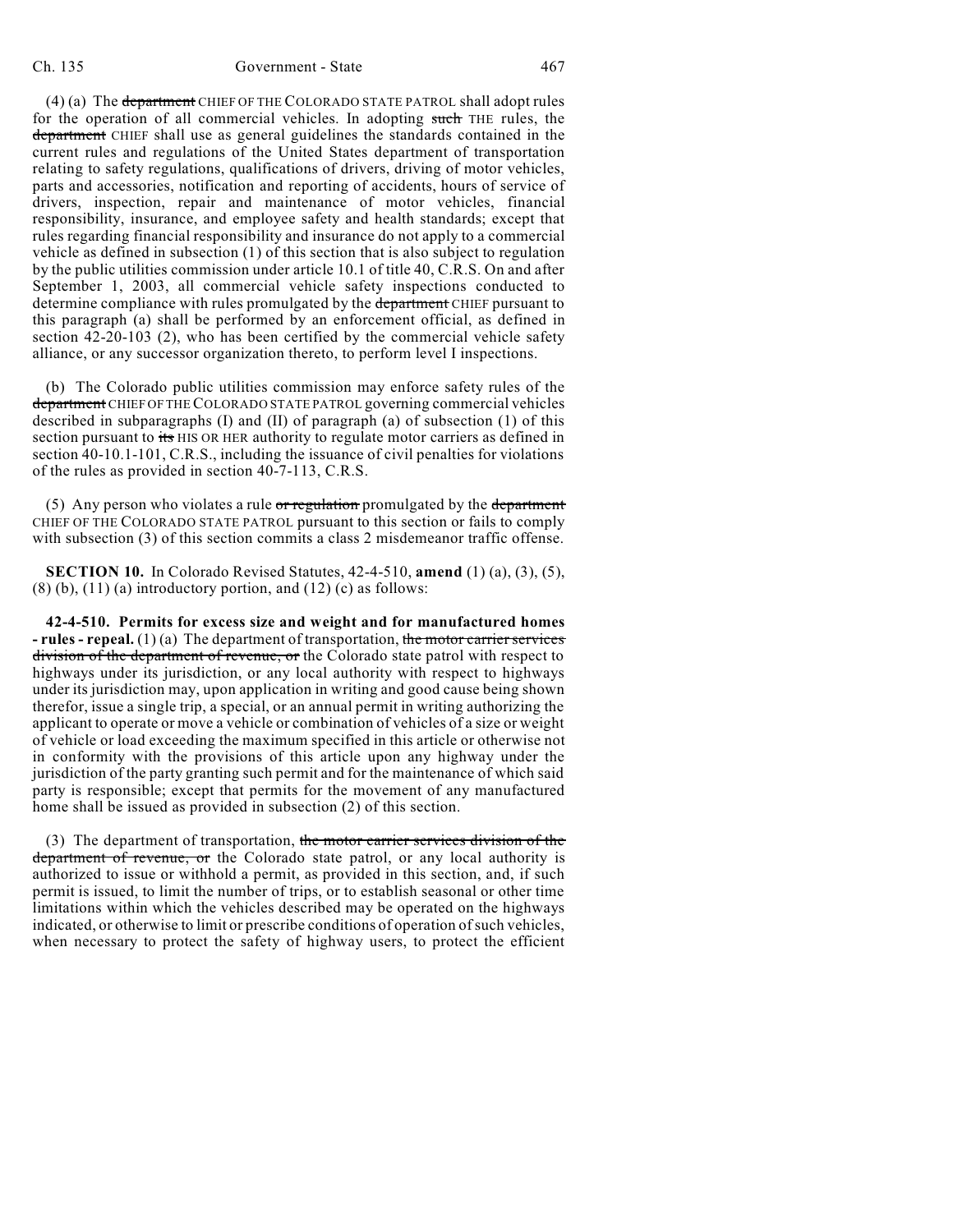468 Government - State Ch. 135

movement of traffic from unreasonable interference, or to protect the highways from undue damage to the road foundations, surfaces, or structures and may require such undertaking or other security as may be deemed necessary to compensate for any injury to any highway or highway structure.

(5) The department of transportation the motor carrier services division of the department of revenue, or the Colorado state patrol shall, unless such action will jeopardize distribution of federal highway funds to the state, authorize the operation or movement of a vehicle or combination of vehicles on the interstate highway system of Colorado at a maximum weight of eighty-five thousand pounds.

(8) (b) Effective July 1, 1996, the motor carrier services division in the department of revenue THE COLORADO STATE PATROL shall have available for issuance at each fixed port of entry weigh station permits for extralegal vehicles or loads; except that special permits for extralegal vehicles or loads that are considered extraordinary in dimensions or weight, or both, and that require additional safety precautions while in transitshall be issued only by the department of transportation. A port of entry may issue such special permits if authorized to do so by the department of transportation and under such rules as the department of transportation may establish, and may deliver from a fixed port of entry weigh station any permit issued by the department of transportation.

(11) (a) The department of transportation the motor carrier services division of the department of revenue, or the Colorado state patrol may charge permit applicants permit fees as follows:

 $(12)$  (c) The department of transportation or the Colorado state patrol with regard to any state permit and the local authority with regard to a local permit may, after a hearing under section 24-4-105, C.R.S., revoke, suspend, refuse to renew, or refuse to issue any permit authorized by this section upon a finding that the holder of the permit has violated the provisions of this section, any ordinance or resolution of a local authority, or any standards or rules or regulations promulgated pursuant to this section.

**SECTION 11.** In Colorado Revised Statutes, 42-4-511, **amend** (2) (c) as follows:

**42-4-511. Permit standards - state and local.** (2) (c) Effective July 1, 1996, any A local authority that adopts or has adopted an ordinance or resolution governing permits for the movement of oversize or overweight vehicles or loads shall file a copy of such THE ordinance or resolution with the department of transportation. and the motor carrier services division of the department of revenue.

**SECTION 12.** In Colorado Revised Statutes, 42-8-102, **add** (3) as follows:

**42-8-102. Definitions.** As used in this article, unless the context otherwise requires:

(3) "PORT OF ENTRY OFFICER" MEANS A UNIFORMED MEMBER OF THE COLORADO STATE PATROL WHO IS NOT A PATROLMAN AND WHOSE POWERS AND DUTIES ARE DESCRIBED IN SECTION 42-8-104 (2).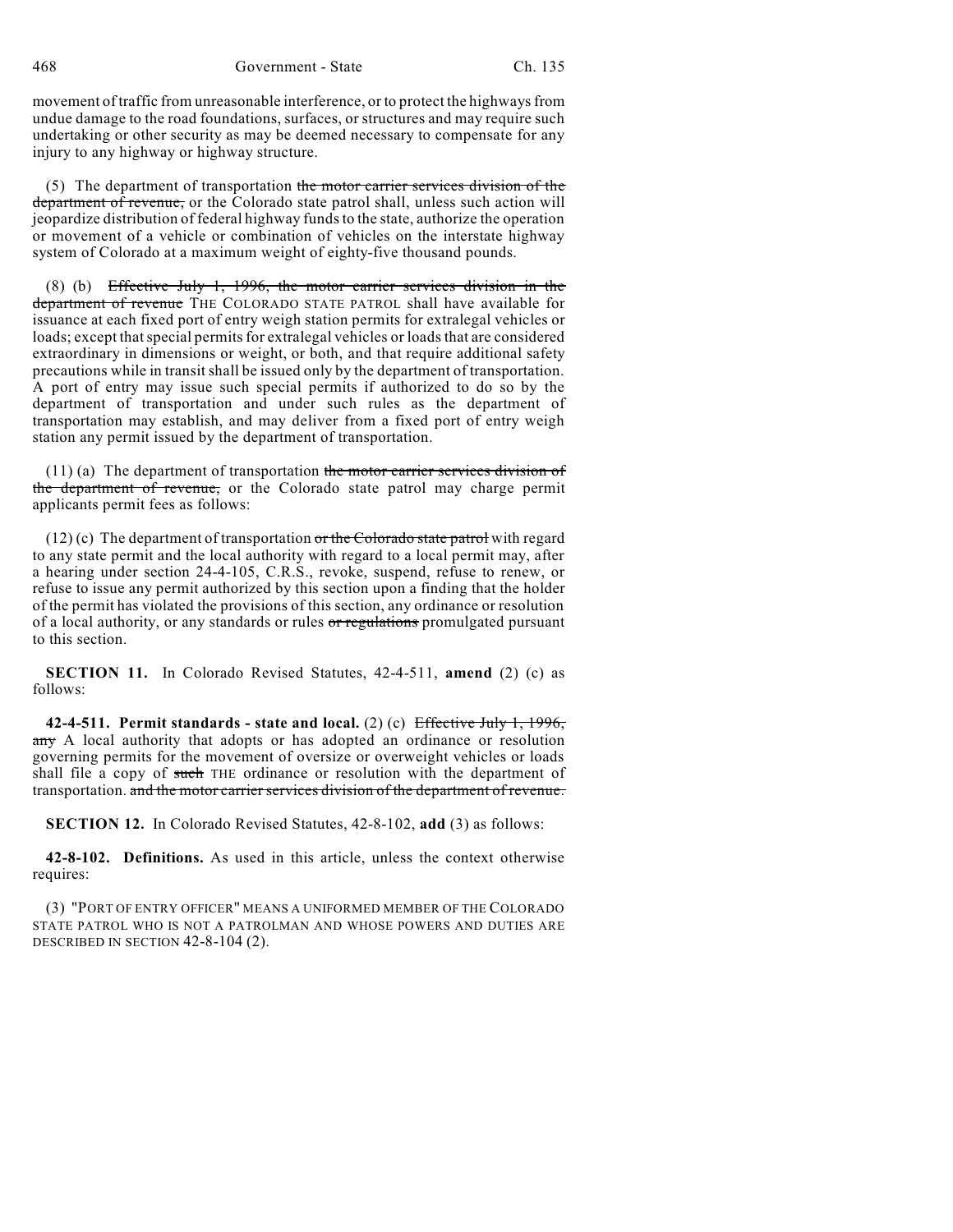**SECTION 13.** In Colorado Revised Statutes, **amend** 42-8-103 as follows:

**42-8-103. Ports of entry - operation by Colorado state patrol.** (1) There is hereby created within the department of revenue a motor carrier services division, which, division, acting under the authority and direction of the executive director of the department of revenue, shall be further subdivided into enforcement functions and service functions. Enforcement functions shall include, but need not be limited to, the ports of entry section. Service functions shall include, but need not be limited to, personnel and facilities for dealing with interstate and international motor vehicle registrations.

(2) The executive director CHIEF OF THE COLORADO STATE PATROL shall be responsible for establishing and operating port of entry weigh stations atsuch points along the public highways of this state as are determined to be necessary to carry out the purposes of this article. The executive director CHIEF shall authorize permanent port of entry weigh stations and mobile port of entry weigh stations to be established and operated by the division COLORADO STATE PATROL. The location or relocation of such THE stationary or mobile port of entry weigh stations shall be determined by the executive director. Wherever any provision of this article refers to a motor vehicle inspection station or to a motor carrier inspection station, such provision shall be deemed to refer to a port of entry weigh station established and operated by the motor carrier services division CHIEF.

**SECTION 14.** In Colorado Revised Statutes, **amend** 42-8-104 as follows:

**42-8-104. Powers and duties.** (1) The executive director of the department of revenue CHIEF OF THE COLORADO STATE PATROL shall issue such rules and regulations as the executive director CHIEF deems necessary to implement this article and carry out its purposes. Said executive director shall, to the fullest extent possible, house department field offices at such places as port of entry weigh stations are established. All permanent port of entry weigh stations established under the authority of this article shall be operated on a twenty-four-hour-a-day basis, except for certain holidays or other AT times determined by the executive director of the department of revenue and in such manner CHIEF SO as to reasonably allow owners and operators of motor vehicles subject to fees, licenses, or taxes or to regulations RULES imposed by the state of Colorado to comply with all such laws and regulations issued pursuant thereto RULES by clearance at a port of entry weigh station. All port of entry weigh stations, either permanent or mobile, shall be equipped with weighing equipment approved as to accuracy by the division of inspection and consumer services of the department of agriculture.

(2) The personnel of a port of entry weigh station A PORT OF ENTRY OFFICER, during the time that they are HE OR SHE IS actually engaged in performing their HIS OR HER duties as such and while acting under proper orders or regulations RULES issued by the executive director of the department of revenue, CHIEF OF THE COLORADO STATE PATROL, shall have and exercise all the powers invested in peace officers in connection with the enforcement of the provisions of this article, article 2 ARTICLES 2, 3, AND 20 of this title, parts 2, 3, and 5 of article 20 of this title, part 5 of article 4 of this title, and sections 42-3-107 (17) and 42-4-1409 42-4-209, 42-4-225 (1.5), 42-4-235, 42-4-1407, 42-4-1409, AND 42-4-1414; except that they AN OFFICER shall not have the power to serve civil writs and process and, in the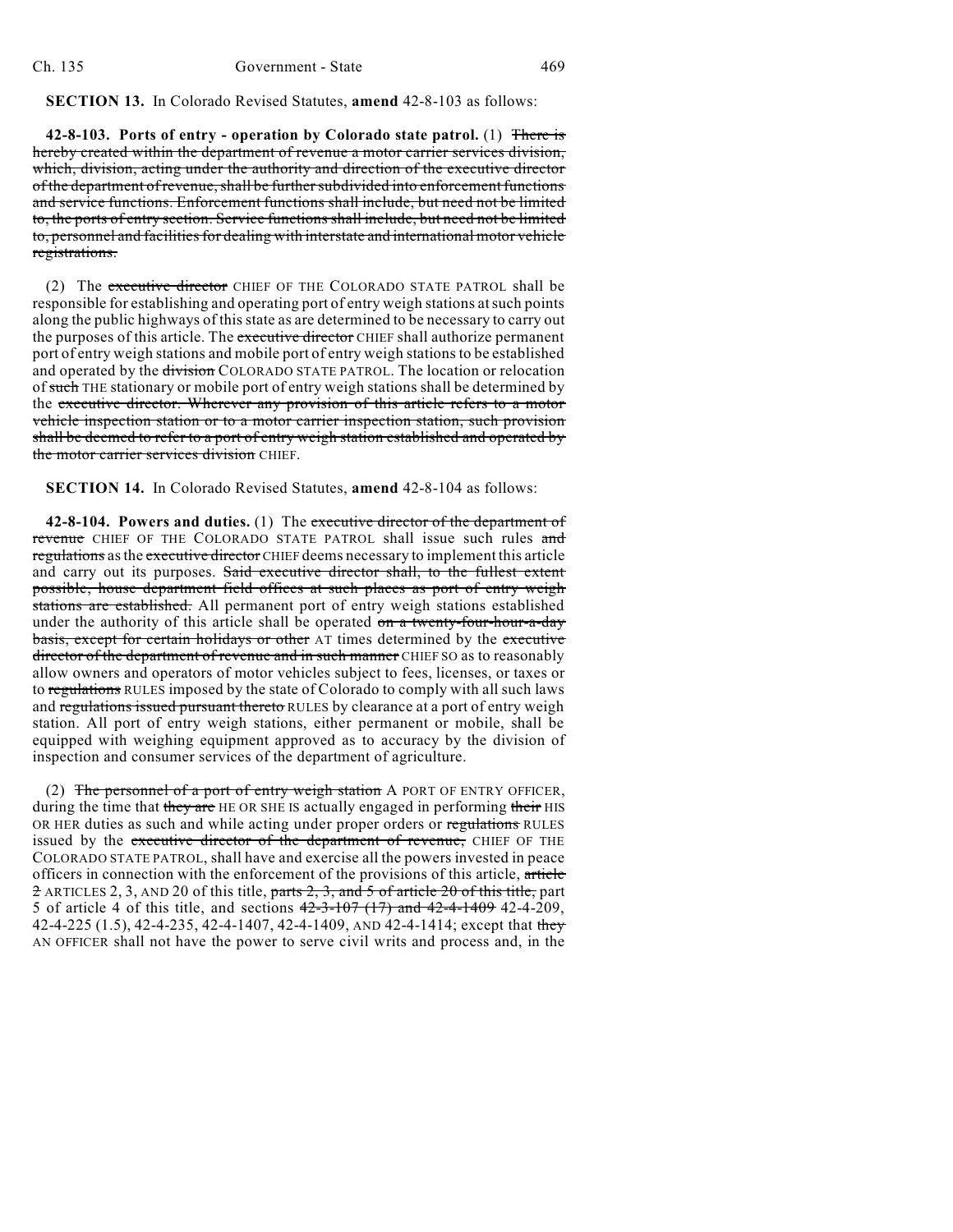exercise of their HIS OR HER duties, such personnel AN OFFICER shall have the authority to restrain and detain persons or vehicles and may impound any vehicle until any tax or license fee imposed by law is paid or until compliance is had with any tax or regulatory law or regulation RULE issued thereunder.

**SECTION 15.** In Colorado Revised Statutes, 42-8-105, **amend** (1) and (4); and **repeal** (6) as follows:

**42-8-105. Clearance of motor vehicles at port of entry weigh stations.** (1) Every owner or operator of a motor vehicle that is subject to payment of registration fees under the provisions of section 42-3-306 (5) (b) and every owner or operator of a motor vehicle or combination of vehicles having a manufacturer's gross vehicle weight rating or gross combination weight rating of twenty-six thousand one pounds or more shall secure a valid clearance from an office of the department of revenue, from an officer of the Colorado state patrol, or from a port of entry weigh station before operating such THE vehicle or combination of vehicles or causing such THE vehicle or combination of vehicles to be operated on the public highways of this state, but an owner or operator shall be deemed to have complied with the provisions of this subsection (1) if the owner or operator secures a valid clearance from the first port of entry weigh station located within five road miles of the route that the owner or operator would normally follow from the point of departure to the point of destination. An owner or operator shall not be required to seek out a port of entry weigh station not located on the route such owner or operator is following if the owner or operator secures a special revocable permit from the department of revenue COLORADO STATE PATROL in accordance with the provisions of subsection (4) of this section. A vehicle with a seating capacity of fourteen or more passengers registered under the provisions of section 42-3-304  $(13)$  or 42-3-306  $(2)$  (c) (I) shall not be required to secure a valid clearance pursuant to this section.

(4) The department of revenue COLORADO STATE PATROL may issue a special revocable permit to the owner or operator of any vehicle being operated over a regularly scheduled route waiving the requirement that the owner or operator seek out and secure a valid clearance at a port of entry weigh station not located directly on the route being followed. In order for the permit to be effective, the vehicle must be operating over a regularly scheduled route that has previously been cleared with the department of revenue COLORADO STATE PATROL.

(6) To facilitate the proper identification and handling of all motor vehicles requiring clearance through the port of entry weigh stations of the state, every vehicle requiring such clearance shall have affixed to it a distinct marking conforming to specifications set by the executive director. Such marking shall include the name or company logo of the owner or operator of the motor vehicle and such other information as the executive director shall require.

**SECTION 16.** In Colorado Revised Statutes, **amend** 42-8-106 as follows:

**42-8-106. Issuance of clearance receipts.** All owners and operators of motor vehicles subject to the payment of fees, licenses, or taxes imposed by the laws of this state, including foreign vehicles, that have not been properly certificated or permitted by the public utilities commission or that have not been approved by the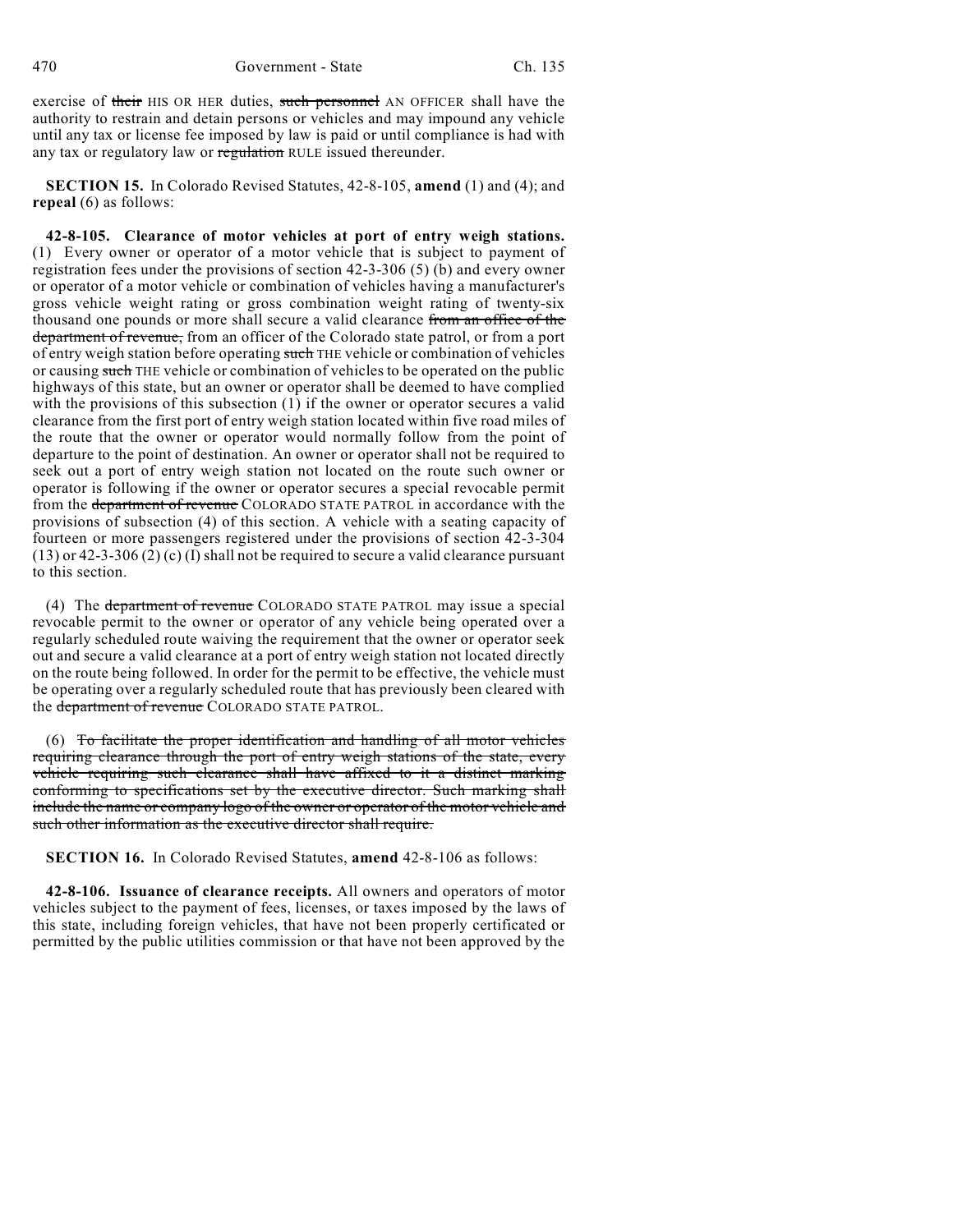department of revenue for monthly or periodic payment of such fees, licenses, or taxes shall be issued a clearance receipt at a port of entry weigh station only after such fees, licenses, or taxes that may be due are paid or compliance is had with regulatory acts. A clearance receipt issued under this section shall specify the date upon which issued and amounts of fees, licenses, or taxes to be paid. Such THE receipt shall be valid only for the dates and trips specified thereon and for the length of time specified thereon. The executive director of the department of revenue COLORADO STATE PATROL, through the port of entry weigh stations, may also issue permits for oversize and overweight commercial hauls pursuant to rules and regulations governing such hauls established by the department of transportation. Failure to secure such clearance receipt shall subject the owner or operator to a penalty of double the amount of any tax, license, or fee due that shall be in addition to and distinct from the penalty provided for in section 42-8-109.

### **SECTION 17.** In Colorado Revised Statutes, **amend** 42-8-107 as follows:

**42-8-107. Construction and rights-of-way.** Within thirty days after receiving notification from the executive director of the department of revenue CHIEF OF THE COLORADO STATE PATROL, the department of transportation shall make available without charge to the department of revenue COLORADO STATE PATROL such rights-of-way upon or adjacent to the public highways of this state as are needed for the construction or reconstruction of port of entry weigh stations. If such rights-of-way are not available, the department of transportation shall acquire such rights-of-way as are needed to carry out the purposes of this article out of money in the state highway fund provided for right-of-way acquisition. If possible, the construction, reconstruction, and maintenance of port of entry weigh stations shall be accomplished with forces of the department of transportation within thirty days after notification by the executive director of the department of revenue CHIEF OF THE COLORADO STATE PATROL requesting such work.

**SECTION 18.** In Colorado Revised Statutes, **amend** 42-8-108 as follows:

**42-8-108. Cooperation among departments.** The governor of Colorado shall require the executive director of the department of revenue, the chief of the Colorado state patrol, the chief engineer of the division of highways DEPARTMENT OF TRANSPORTATION, the commissioner of agriculture, the director of the division of commerce and development, and the chairman CHAIR of the public utilities commission to cooperate to the fullest extent possible to the end that port of entry weigh stations established under authority of this article shall serve the broadest possible functions.

**SECTION 19.** In Colorado Revised Statutes, 42-8-109, **amend** (3) as follows:

**42-8-109. Fines and penalties.** (3) In addition to the penalties imposed pursuant to subsection (1) of this section, the executive director of the department of revenue CHIEF OF THE COLORADO STATE PATROL shall, upon the conviction of any owner or operator or of any agent, officer, or employee, after a third offense within one calendar year, notify the public utilities commission of such conviction, and the commission may suspend any license or permit for a period not to exceed six months or revoke all such certificates and permits issued to the owner or operator of such vehicles by the public utilities commission. Such certificate or permit can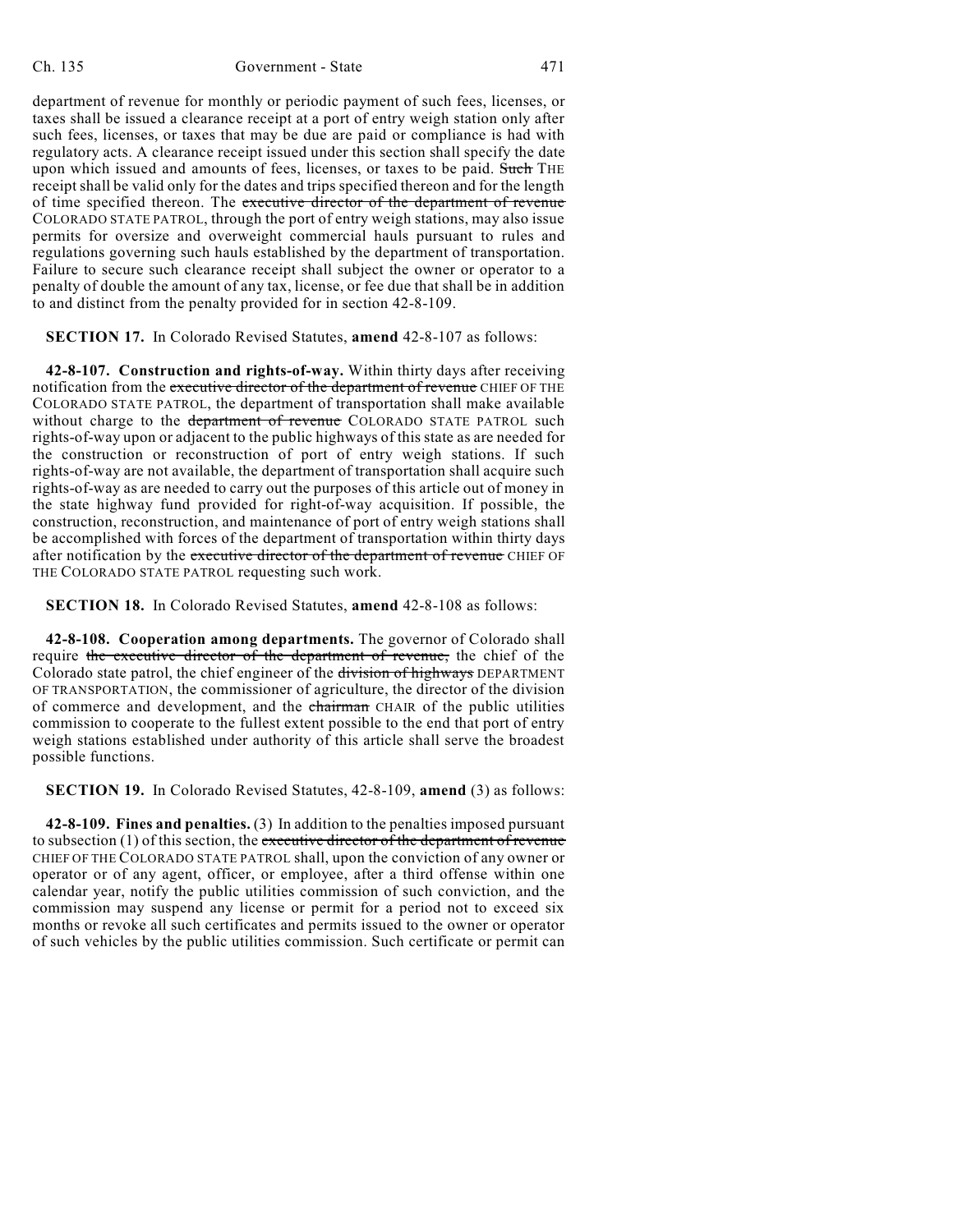be suspended or revoked only after due notice and hearing and for good cause shown. The executive director of the department of revenue CHIEF shall file a complaint with the public utilities commission, and the commission must hold a hearing within thirty days after filing of a complaint by the said executive director CHIEF. If at the hearing the commission finds that the facts as stated in the complaint by the said executive director CHIEF are substantially correct, the commission may immediately revoke all intrastate certificates and permits issued by it to such violator.

**SECTION 20.** In Colorado Revised Statutes, 42-8-111, **amend** (1), (4), and (5) as follows:

**42-8-111. Cooperative agreements with contiguous states for operations of ports of entry - rules.** (1) In addition to any other powers granted by law, the executive director of the department of revenue CHIEF OF THE COLORADO STATE PATROL is hereby authorized to negotiate and enter into cooperative agreements with the designated representatives of contiguous states for the operations of ports of entry at the borders between Colorado and such contiguous states.

(4) The executive director of the department of revenue CHIEF OF THE COLORADO STATE PATROL is hereby authorized to appoint employees and officials of a contiguous state as agents of the ports of entry section of the department of revenue COLORADO STATE PATROL with the powers to enforce the laws of Colorado under the terms of cooperative agreements entered into under the provisions of this section.

(5) The executive director of the department of revenue CHIEF OF THE COLORADO STATE PATROL may promulgate such regulations RULES as are necessary for the implementation of the provisions of this section.

**SECTION 21.** In Colorado Revised Statutes, 42-20-103, **amend** (2) as follows:

**42-20-103. Definitions.** As used in this article, unless the context otherwise requires:

(2) "Enforcement official" means, and is limited to, a peace officer who is an officer of the Colorado state patrol as described in sections 16-2.5-101 and 16-2.5-114, C.R.S., a certified peace officer who is a certified port of entry officer as described in sections 16-2.5-101 and 16-2.5-115, C.R.S. A PORT OF ENTRY OFFICER, AS DEFINED IN SECTION 42-8-102 (3), a peace officer who is an investigating official of the transportation section of the public utilities commission as described in sections 16-2.5-101 and 16-2.5-143, C.R.S., or any other peace officer as described in section 16-2.5-101, C.R.S.

**SECTION 22.** In Colorado Revised Statutes, 42-20-203, **amend** (1) as follows:

**42-20-203. Carrying of permit and shipping papers.** (1) Any person transporting hazardous materials that require placarding under 49 CFR 172 or 173 in this state shall carry a copy of the shipping papers required in 49 CFR 172.200 and a copy of the hazardous materials transportation permit issued by the public utilities commission or the BY THE COLORADO STATE PATROL AT A port of entry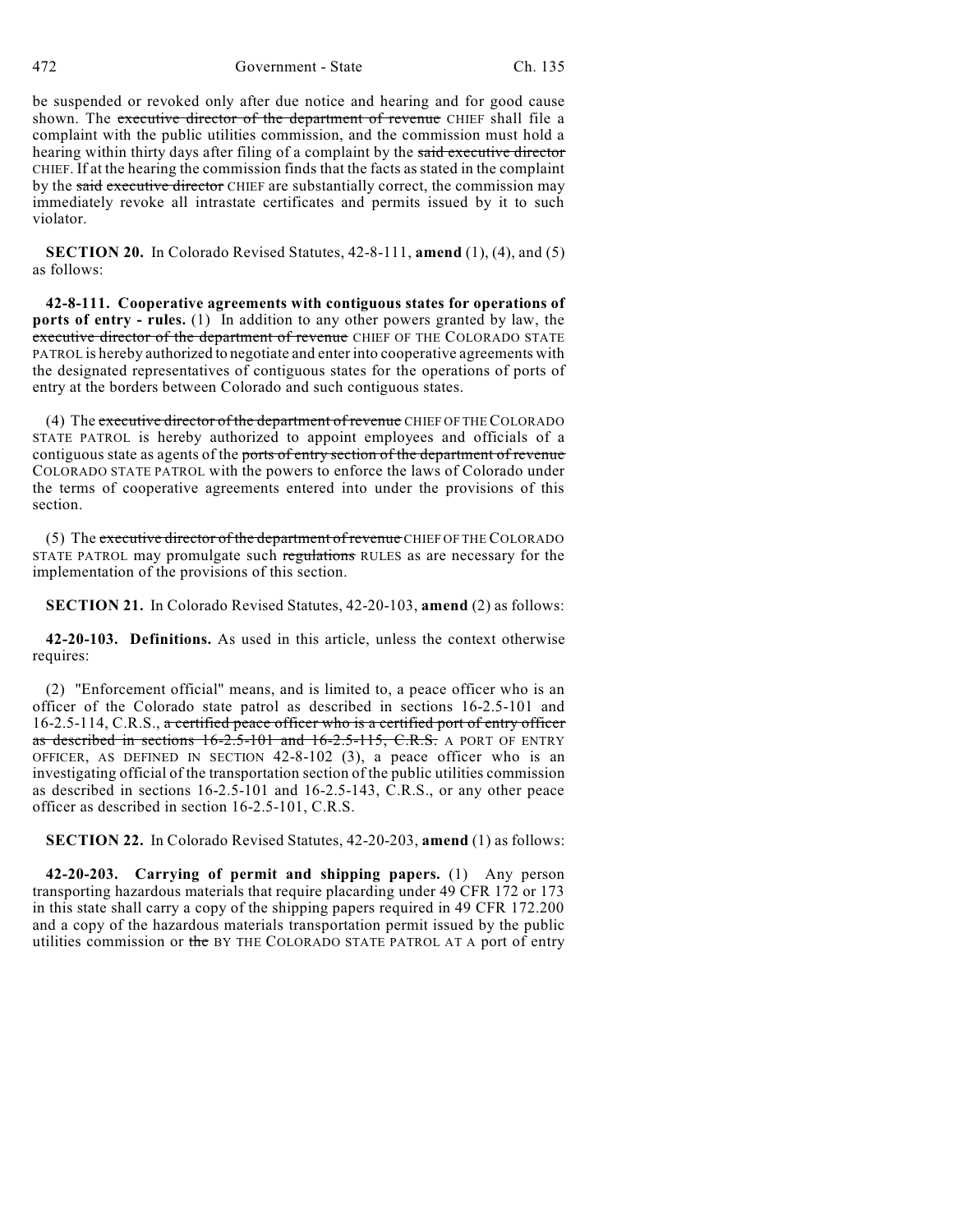weigh station in the transporting motor vehicle while in this state; except that, if a peace officer, as described in section 16-2.5-101, C.R.S., or any other enforcement official may determine that the hazardous materials transportation permit can be electronically verified at the time of contact, a copy of the permit need not be carried by the person transporting hazardous materials. Such THE permit shall be open to inspection or electronic verification by any enforcement official.

**SECTION 23.** In Colorado Revised Statutes, **amend** 42-20-404 as follows:

**42-20-404. Inspections.** All vehicles carrying nuclear materials entering the state on the public highways shall be inspected by A Colorado state patrol officers OFFICER OR A PORT OF ENTRY OFFICER, AS DEFINED IN SECTION 42-8-102 (3), at the nearest point at which the shipment enters the state or at a location specified by the Colorado state patrol. For allshipments originating within the state, inspection shall be made at the point of origination by A Colorado state patrol officers. All such OFFICER OR A PORT OF ENTRY OFFICER. Inspections conducted by Colorado state patrol officers OR PORT OF ENTRY OFFICERS shall be in accordance with the rules promulgated pursuant to sections 42-4-235, 42-20-108 (2), and 42-20-403.

**SECTION 24.** In Colorado Revised Statutes, **amend** 42-20-505 as follows:

**42-20-505. Penalties - permit system.** (1) The investigative personnel of the commission, the ports of entry personnel, and the officers of the A Colorado state patrol OFFICER, OR A PORT OF ENTRY OFFICER, AS DEFINED IN SECTION 42-8-102 (3), may assess a civil penalty of one thousand dollars against every A carrier who transports nuclear materials without first obtaining a nuclear materials transportation permit.

(2) Every A carrier who misrepresents information in the carrier's application for a nuclear materials transportation permit, violates the terms of the permit, or commits a second violation of subsection  $(1)$  of this section within one calendar year shall be assessed a civil penalty of not less than five hundred dollars nor more than three thousand dollars.

(3) The penalties in subsection (1) of this section shall be assessed upon an action brought by the commission the motor carrier services division of the department of revenue, or the Colorado state patrol in accordance with the procedure set forth in section 42-20-406.

**SECTION 25.** In Colorado Revised Statutes, 43-4-201, **amend** (3) (a) (I) (B), (3) (a) (I.1), and (3) (a) (III) (C); and **add** (3) (a) (I) (C) as follows:

**43-4-201. Highway users tax fund - created.** (3) (a) (I) The general assembly shall not make any annual appropriation (whether by regular, special, or supplementary appropriation) or any statutory distribution from the highway users tax fund for any purpose or purposes in a total amount that is:

(B) Commencing in the fiscal year 1995-96, AND ENDING IN THE FISCAL YEAR 2012-13, more than a six percent increase over such THE appropriation to the department of public safety for the Colorado state patrol and to the department of revenue for the ports of entry division for the prior fiscal year; except in fiscal years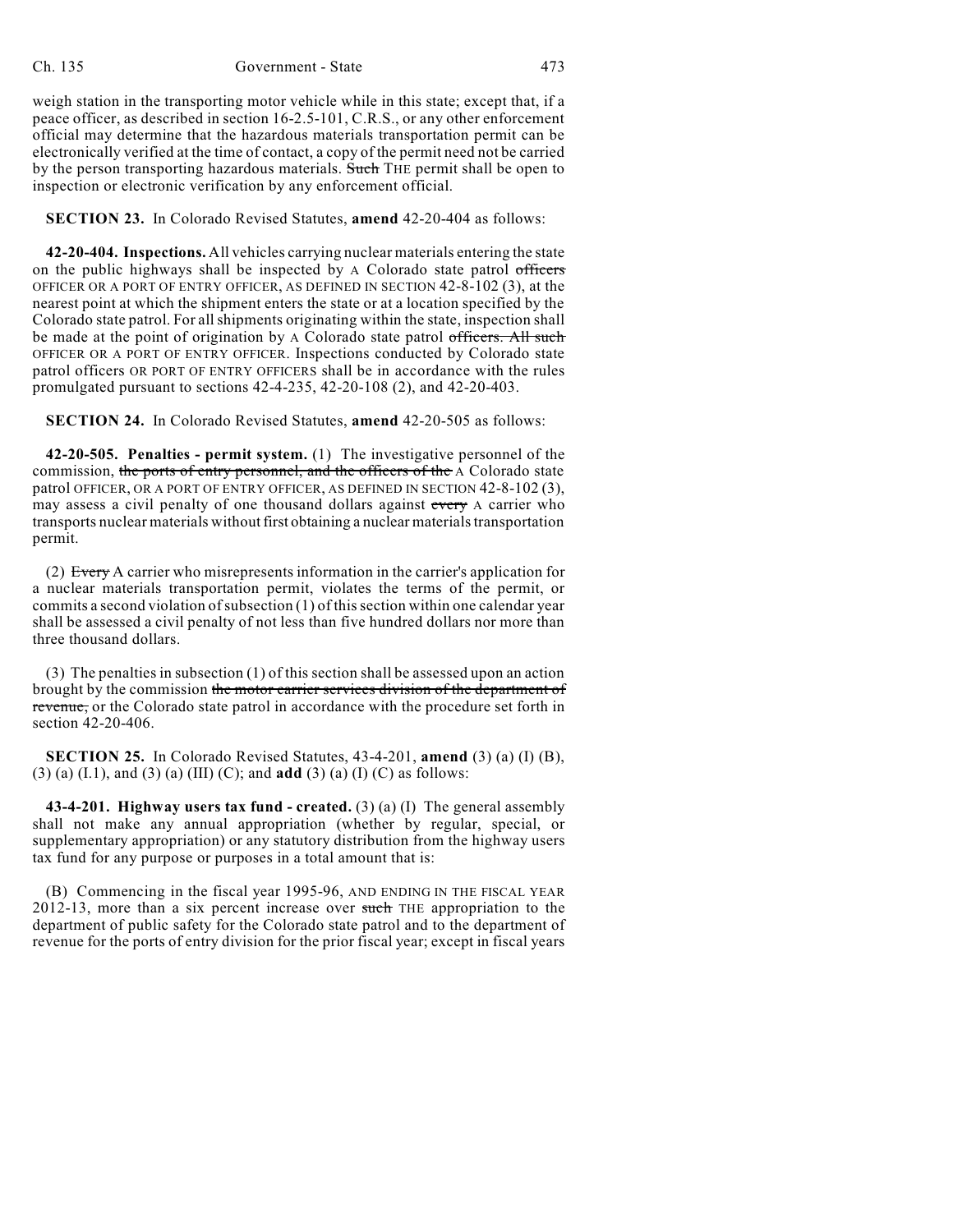2009-10, 2010-11, and 2011-12, more than a six percent increase over such THE appropriation to the department of public safety for the Colorado state patrol, to the department of revenue for the ports of entry division, and to the department of revenue for the division of motor vehicles pursuant to sub-subparagraph (C) of subparagraph (III) of this paragraph (a) for the prior fiscal year.

(C) COMMENCING IN THE FISCAL YEAR 2013-14, MORE THAN A SIX PERCENT INCREASE OVER THE APPROPRIATION TO THE COLORADO STATE PATROL FOR THE PRIOR FISCAL YEAR.

(I.1) Commencing with the fiscal year 1995-96, the general assembly shall not make any annual appropriation or statutory distribution from the highway users tax fund pursuant to this paragraph (a), except to the department of public safety for the Colorado state patrol or, THROUGH THE FISCAL YEAR 2011-12 ONLY, to the department of revenue for the ports of entry section, that exceeds the annual appropriation or statutory distribution for all purposes except the Colorado state patrol and the ports of entry division for the fiscal year 1994-95.

(III) (C) The general assembly shall not make any annual appropriation or statutory distribution from the highway users tax fund for the fiscal year 1997-98 or for any succeeding fiscal year authorized by subparagraph (II) of this paragraph (a), excluding the annual appropriation or statutory distribution to the Colorado state patrol and, THROUGH THE FISCAL YEAR 2011-12 ONLY, the ports of entry section and excluding any appropriation to the department of revenue for the fiscal years 2008-09, 2009-10, 2010-11, and 2011-12, for expenses incurred in connection with the administration of article 2 of title 42, C.R.S., by the division of motor vehicles within the department.

**SECTION 26.** In Colorado Revised Statutes, 43-4-804, **amend** (1) (c) (I) as follows:

**43-4-804. Highway safety projects - surcharges and fees - crediting of moneys to highway users tax fund.** (1) On and after July 1, 2009, the following surcharges, fees, and fines shall be collected and credited to the highway users tax fund created in section 43-4-201 (1) (a) and allocated to the state highway fund, counties, and municipalities as specified in section 43-4-205 (6.3):

(c) (I) A supplemental oversize and overweight vehicle surcharge in an amount equal to the amount of the fee charged pursuant to section  $42-4-510(11)(a)$ , C.R.S., by the department the motor carrier services division of the department of revenue, or the Colorado state patrol for the issuance of the single trip permit; except that the surcharge shall not be imposed on a vehicle if the single trip permit fee was imposed pursuant to section  $42-4-510$  (11) (a) (VI) (B), C.R.S.

**SECTION 27. Appropriation - adjustments in 2012 long bill.** (1) For the implementation of this act, appropriations made in the annual general appropriation act to the department of public safety for the fiscal year beginning July 1, 2012, are adjusted as follows:

(a) The general fund appropriation for the executive director's office is decreased by \$283,704.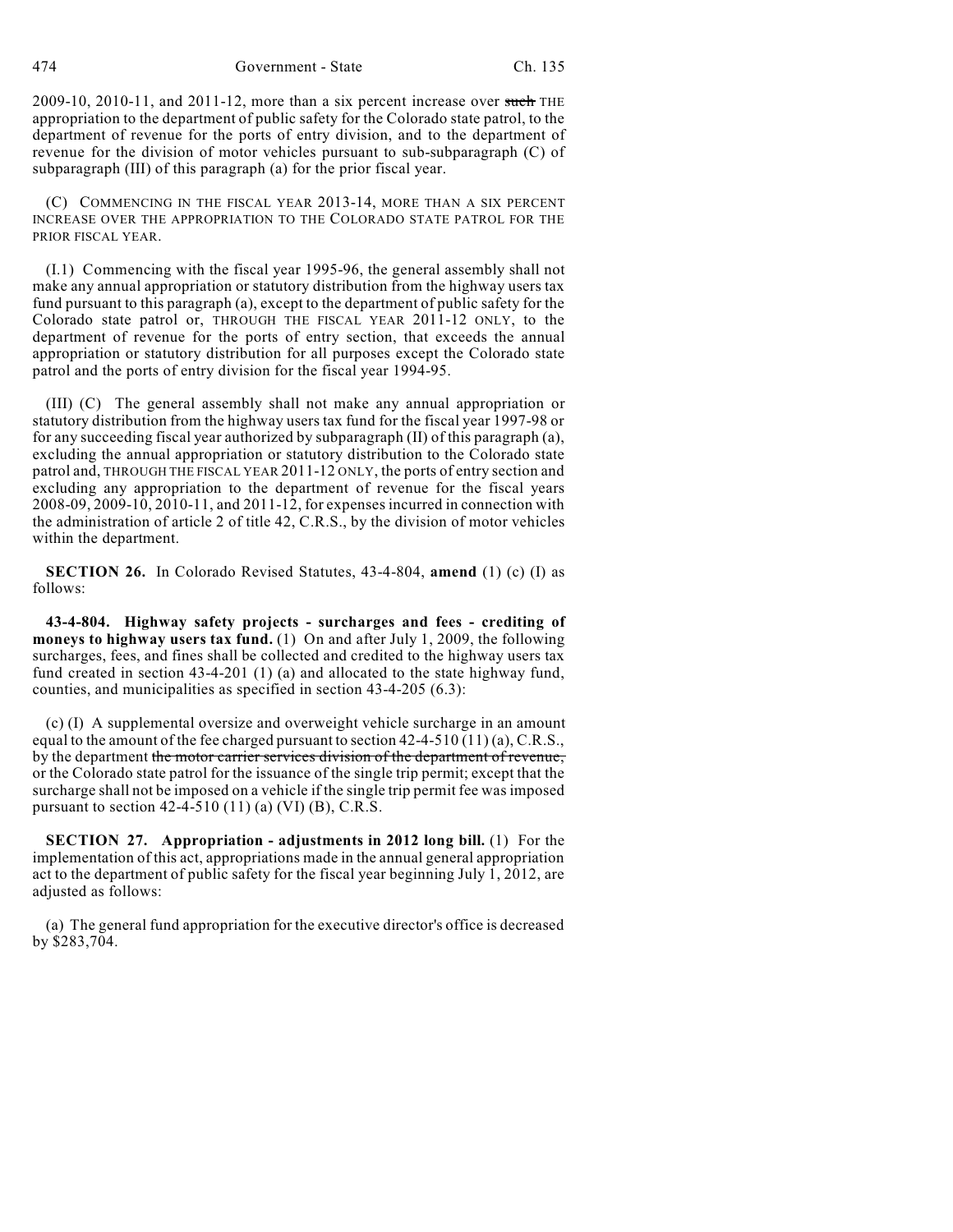(b) The cash funds appropriation for the executive director's office is increased by \$1,945,348. Of this amount, \$1,906,652 is from the highway users tax fund pursuant to section 43-4-201 (3) (a) (I) (B), Colorado Revised Statutes, and \$38,696 is from the hazardous materials safety fund created in section 42-20-107 (1), Colorado Revised Statutes.

(c) The reappropriated funds appropriation for the executive director's office is increased by \$601,394 and 4.5 FTE.

(2) In addition to any other appropriation, there is hereby appropriated, to the department of public safety, for the fiscal year beginning July 1, 2012, the sum of \$8,629,442 and 117.8 FTE, or so much thereof as may be necessary, for allocation to the Colorado state patrol for ports of entry for the implementation of this act. Of said sum, \$8,419,232 is from the highway users tax fund pursuant to section 43-4-201 (3) (a) (I) (B), Colorado Revised Statutes, and \$210,210 is from the hazardous materials safety fund pursuant to section 42-20-107 (1), Colorado Revised Statutes.

(3) In addition to any other appropriation, there is hereby appropriated, to the department of public safety for capital construction, for the fiscal year beginning July 1, 2012, the sum of \$2,263,218, or so much thereof as may be necessary, for the Colorado state patrol, for the Fort Morgan eastbound scale pit replacement, the Fort Collins parking lot repair, the Monument southbound building replacement, and the Monument northbound scale pit replacement related to the implementation of this act. Said sum is from the highway users tax fund pursuant to section 43-4-201 (3) (a) (I) (B), Colorado Revised Statutes.

(4) For the implementation of this act, appropriations made in the annual general appropriation act to the department of revenue for the fiscal year beginning July 1, 2012, are adjusted as follows:

(a) The general fund appropriation to the executive director's office is increased by \$283,349.

(b) The cash funds appropriation to the executive director's office is decreased by \$2,636,427 and 2.0 FTE. Of said sum, \$2,597,731 is from the highway users tax fund pursuant to section 43-4-201 (3) (a) (III) (C), Colorado Revised Statutes, and \$38,696 is from the hazardous materials safety fund created in section 42-20-107 (1), Colorado Revised Statutes.

(c) The cash funds appropriation to the executive director's office is increased by \$99,983. Ofsaid sum, \$5,420 is from the AIR account of the highway userstax fund created in section 42-3-304 (18) (c), Colorado Revised Statutes, \$8,364 is from the auto dealers license fund created in section 12-6-123 (1), Colorado Revised Statutes, \$12,883 is from the Colorado state titling and registration account of the highway users tax fund, created in section 42-1-211 (2), Colorado Revised Statutes, \$9,732 is from the driver's license administrative revocation account of the highway users tax fund created in section 42-2-132 (4) (b) (I) (A), Colorado Revised Statutes, \$1,594 is from the first time drunk driving offender account of the highway users tax fund created in section 42-2-132 (4) (b) (II) (A), Colorado Revised Statutes, \$430 is from the highway users tax fund exempt from the statutory limit pursuant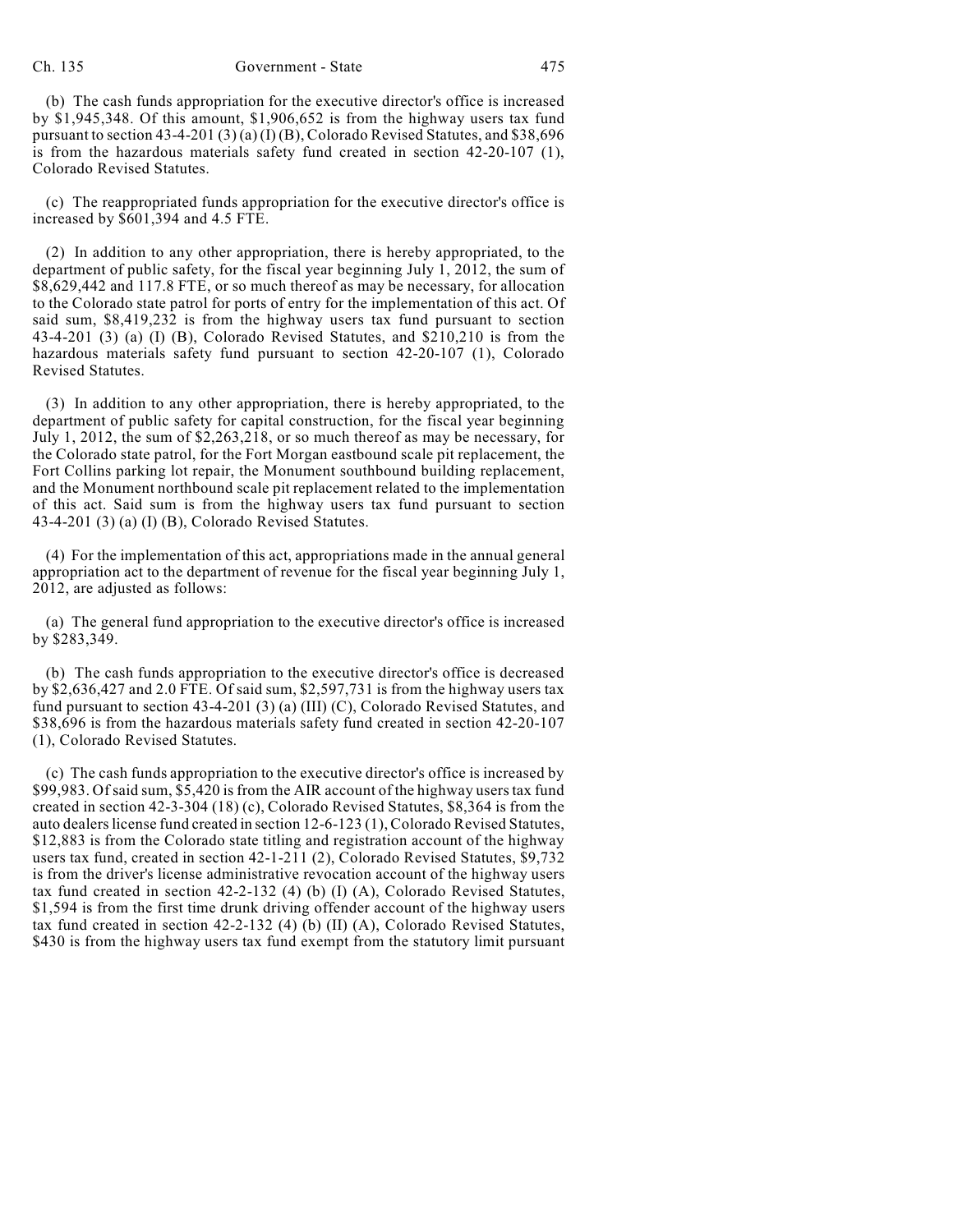to section 43-4-201 (3) (a) (V), Colorado Revised Statutes, \$22,853 is from the licensing services cash fund created in section 42-2-114.5 (1), Colorado Revised Statutes, \$6,095 isfrom the liquor enforcement division and state licensing authority cash fund created in section 24-35-401, Colorado Revised Statutes, \$5,658 is from the limited gaming fund created in section 12-47.1-701 (1), Colorado Revised Statutes, \$16,207 is from the medical marijuana license cash fund created in section 12-43.3-501 (1), Colorado Revised Statutes, \$319 is from the motorist insurance identification account of the highway users tax fund created in section 42-3-304 (18) (d) (I), Colorado Revised Statutes, \$2,788 is from the racing cash fund created in section 12-60-205 (1), Colorado Revised Statutes, and \$7,640 is from the lottery fund created in section 24-35-210 (1), Colorado Revised Statutes.

(d) The reappropriated funds appropriation to the executive director's office is increased by \$24,700. Of said sum, \$16,563 is from moneys appropriated from the state lottery division in paragraph (p) of this subsection and \$8,137 is from moneys appropriated from the enforcement business group, limited gaming division in paragraph (o) of this subsection.

(e) The general fund appropriation to the central department operations division is increased by \$75,927.

(f) The cash funds appropriation to the central department operations division is decreased by \$127,789. Said sum is from the highway users tax fund pursuant to section 43-4-201 (3) (a) (III) (C), Colorado Revised Statutes.

(g) The cash funds appropriation to the central department operations division is increased by \$34,921. Of said sum, \$1,972 is from the AIR account of the highway users tax fund created in section 42-3-304 (18) (c), Colorado Revised Statutes, \$3,039 is from the auto dealers license fund created in section 12-6-123 (1), Colorado Revised Statutes, \$4,582 isfrom the Colorado state titling and registration account of the highway users tax fund, created in section 42-1-211 (2), Colorado Revised Statutes, \$3,733 is from the driver's license administrative revocation account of the highway users tax fund created in section 42-2-132 (4) (b) (I) (A), Colorado Revised Statutes, \$580 is from the first time drunk driving offender account of the highway users tax fund created in section  $42-2-132$  (4) (b) (II) (A), Colorado Revised Statutes, \$174 is from the highway users tax fund exempt from the statutory limit pursuant to section 43-4-201 (3) (a) (V), Colorado Revised Statutes, \$11,646 is from the licensing services cash fund created in section 42-2-114.5 (1), Colorado Revised Statutes, \$2,262 is from the liquor enforcement division and state licensing authority cash fund created in section 24-35-401, Colorado Revised Statutes, \$5,808 is from the medical marijuana license cash fund created in section 12-43.3-501 (1), Colorado Revised Statutes, \$116 is from the motorist insurance identification account of the highway users tax fund created in section 42-3-304 (18) (d) (I), Colorado Revised Statutes, and \$1,009 is from the racing cash fund created in section 12-60-205 (1), Colorado Revised Statutes.

(h) The reappropriated funds appropriation to the central department operations division is increased by \$11,373. Said sum is from moneys appropriated to the enforcement business group, limited gaming division in paragraph (o) of this subsection.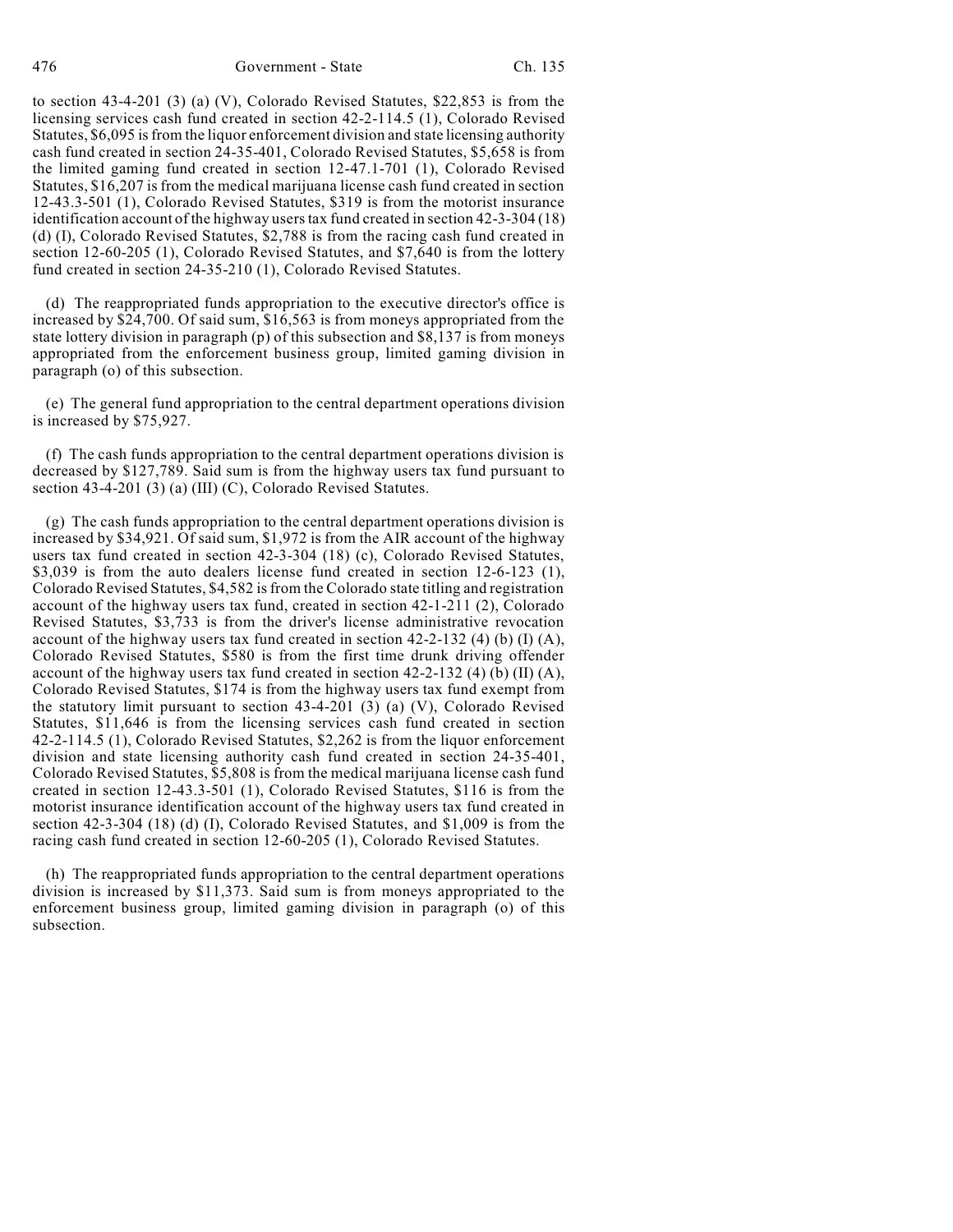(i) The general fund appropriation to the division of motor vehicles, administration, is increased by \$20,124.

(j) The cash funds appropriation to the division of motor vehicles, administration, is decreased by \$207,882 and 2.5 FTE. Said sum is from the highway users tax fund pursuant to section 43-4-201 (3) (a) (III) (C), Colorado Revised Statutes.

(k) The cash funds appropriation to the division of motor vehicles, administration, is increased by \$35,461. Of said sum, \$3,177 is from the AIR account of the highway users tax fund created in section 42-3-304 (18) (c), Colorado Revised Statutes, \$8,764 isfrom the Colorado state titling and registration account of the highway users tax fund, created in section 42-1-211 (2), Colorado Revised Statutes, \$1,336 is from the driver's license administrative revocation account of the highway users tax fund created in section  $42-2-132$  (4) (b) (I) (A), Colorado Revised Statutes, \$1,215 is from the first time drunk driving offender account of the highway users tax fund created in section  $42-2-132$  (4) (b) (II) (A), Colorado Revised Statutes, \$20,726 is from the licensing services cash fund created in section 42-2-114.5 (1), Colorado Revised Statutes, and \$243 is from the motorist insurance identification account of the highway users tax fund created in section 42-3-304 (18) (d) (I), Colorado Revised Statutes.

(l) The general fund appropriation to the division of motor vehicles, driver and vehicle services, isincreased by \$597,101 and 10.0 FTE, for the commercial driver's license and international registry programs.

(m) The cash funds appropriation to the motor carrier services division is decreased by \$7,407,914 and 117.8 FTE. Of said sum, \$7,197,704 is from the highway users tax fund pursuant to section 43-4-201 (3) (a) (III) (C), Colorado Revised Statutes, and \$210,210 is from the hazardous materials safety fund created in section 42-20-107 (1), Colorado Revised Statutes.

(n) The general fund appropriation to the motor carrier services division is decreased by \$597,101 and 10.0 FTE, for the commercial driver's license and international registry programs.

(o) The cash funds appropriation to the enforcement business group, limited gaming division, is increased by \$19,510. Said sum is from the limited gaming fund created in section 12-47.1-701 (1), Colorado Revised Statutes.

(p) The cash funds appropriation to the state lottery division is increased by  $$16,563$ . Said sum is from the lottery fund created in section 24-35-210 (1), Colorado Revised Statutes.

(5) For the implementation of this act, capital construction appropriations made in the annual general appropriation act to the department of revenue for the fiscal year beginning July 1, 2012, are decreased by \$2,263,218 for the Fort Morgan eastbound scale pit replacement, the Fort Collins parking lot repair, the Monument southbound building replacement, and the Monument northbound scale pit replacement related to the implementation of this act. Said sum is from the highway users tax fund created in section 43-4-201 (1) (a), Colorado Revised Statutes.